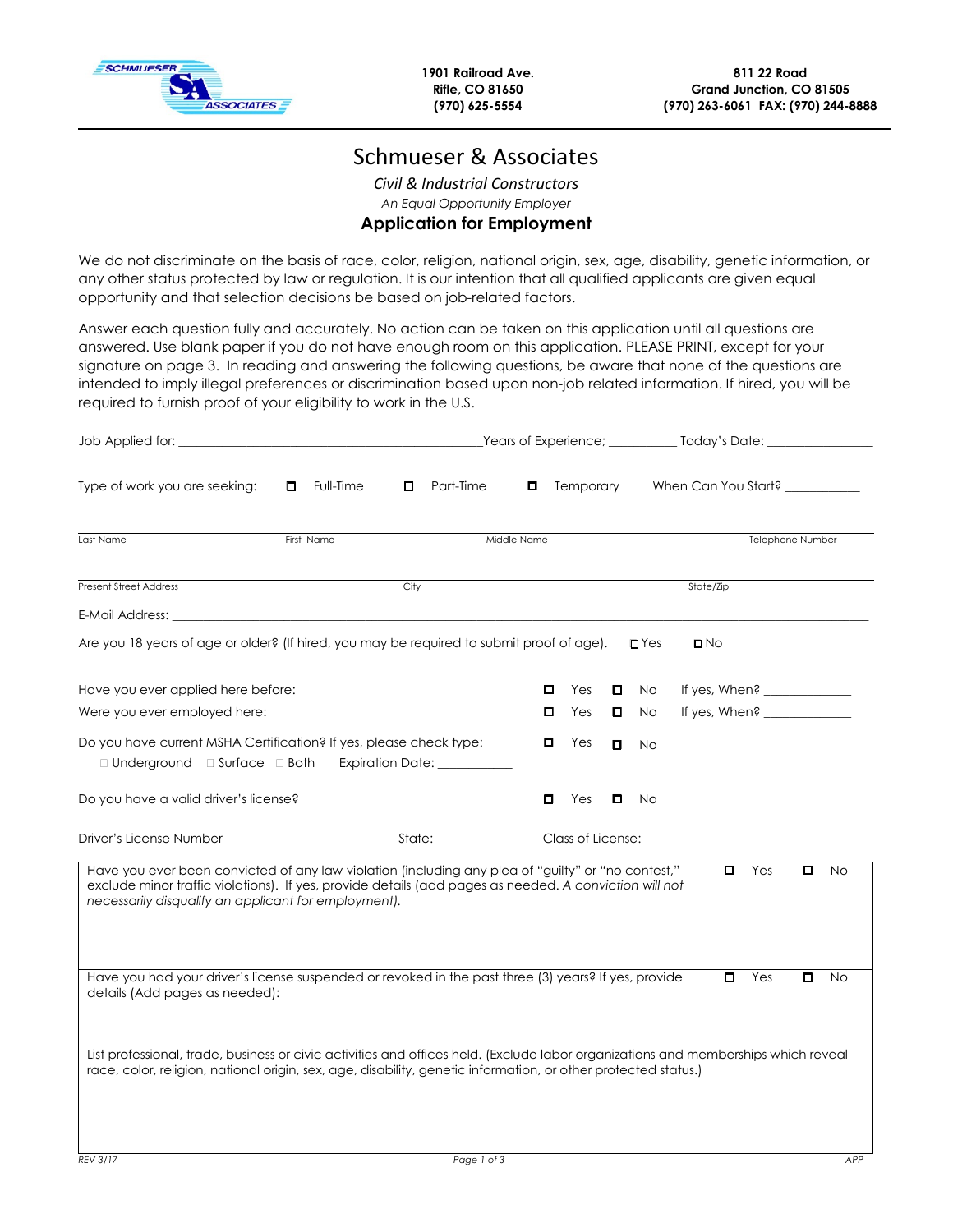## *Education/Employment*

| List Name and Address of Schools                                                              | Diploma/Degree/Certificate<br><b>Number of Years Completed</b> |   |     | <b>Subjects</b><br><b>Studied</b> |     |
|-----------------------------------------------------------------------------------------------|----------------------------------------------------------------|---|-----|-----------------------------------|-----|
| High School/GED:                                                                              |                                                                |   |     |                                   |     |
| College/University:                                                                           |                                                                |   |     |                                   |     |
| Vocational/Technical:                                                                         |                                                                |   |     |                                   |     |
| What skills do you have that relate to the job for which you are applying?                    |                                                                |   |     |                                   |     |
| What machines or equipment can you operate that relate to the job for which you are applying? |                                                                |   |     |                                   |     |
| Have you worked or attended school under any other names: If Yes, list name(s):               |                                                                | □ | Yes | О.                                | No. |
| Are you presently employed? If Yes, whom do you suggest we contact?                           |                                                                | □ | Yes | o                                 | No. |
| Have you ever been fired from a job or asked to resign? If Yes, please explain:               |                                                                | o | Yes |                                   | No. |

#### *Previous Employment*

*List names of employers in consecutive order with present or last employer listed first. Account for all periods of time including military service and any periods of unemployment. If self-employed, give firm name and supply business references. Note: A job offer may be contingent upon acceptable references from current and former employers.* 

| Employer:        |        | Job Title/Duties                |           |     |     |  |  |
|------------------|--------|---------------------------------|-----------|-----|-----|--|--|
| Address:         |        | Dates of Employment<br>(MM/YY): | From:     | To: |     |  |  |
| City, State, Zip |        | Pay: Start \$                   | Final: \$ |     |     |  |  |
| Supervisor:      | Phone: | Reason for Leaving:             |           |     |     |  |  |
| Employer:        |        | Job Title/Duties                |           |     |     |  |  |
| Address:         |        | Dates of Employment<br>(MM/YY): | From:     | To: |     |  |  |
| City, State, Zip |        | Pay: Start \$                   | Final: \$ |     |     |  |  |
| Supervisor:      | Phone: | Reason for Leaving:             |           |     |     |  |  |
| Employer:        |        | Job Title/Duties                |           |     |     |  |  |
| Address:         |        | Dates of Employment<br>(MM/YY): | From:     | To: |     |  |  |
| City, State, Zip |        | Pay: Start \$                   | Final: \$ |     |     |  |  |
| Supervisor:      | Phone: | Reason for Leaving:             |           |     |     |  |  |
| Employer:        |        | <b>Job Title/Duties</b>         |           |     |     |  |  |
| Address:         |        | Dates of Employment<br>(MM/YY): | From:     | To: |     |  |  |
| City, State, Zip |        | Pay: Start \$                   | Final: \$ |     |     |  |  |
| Supervisor:      | Phone: | Reason for Leaving:             |           |     |     |  |  |
| Employer:        |        | <b>Job Title/Duties</b>         |           |     |     |  |  |
| Address:         |        | Dates of Employment<br>(MM/YY): | From:     | To: |     |  |  |
| City, State, Zip |        | Pay: Start \$                   | Final: \$ |     |     |  |  |
| Supervisor:      | Phone: | Reason for Leaving:             |           |     |     |  |  |
| <b>REV 3/17</b>  |        | Page 2 of 3                     |           |     | APP |  |  |